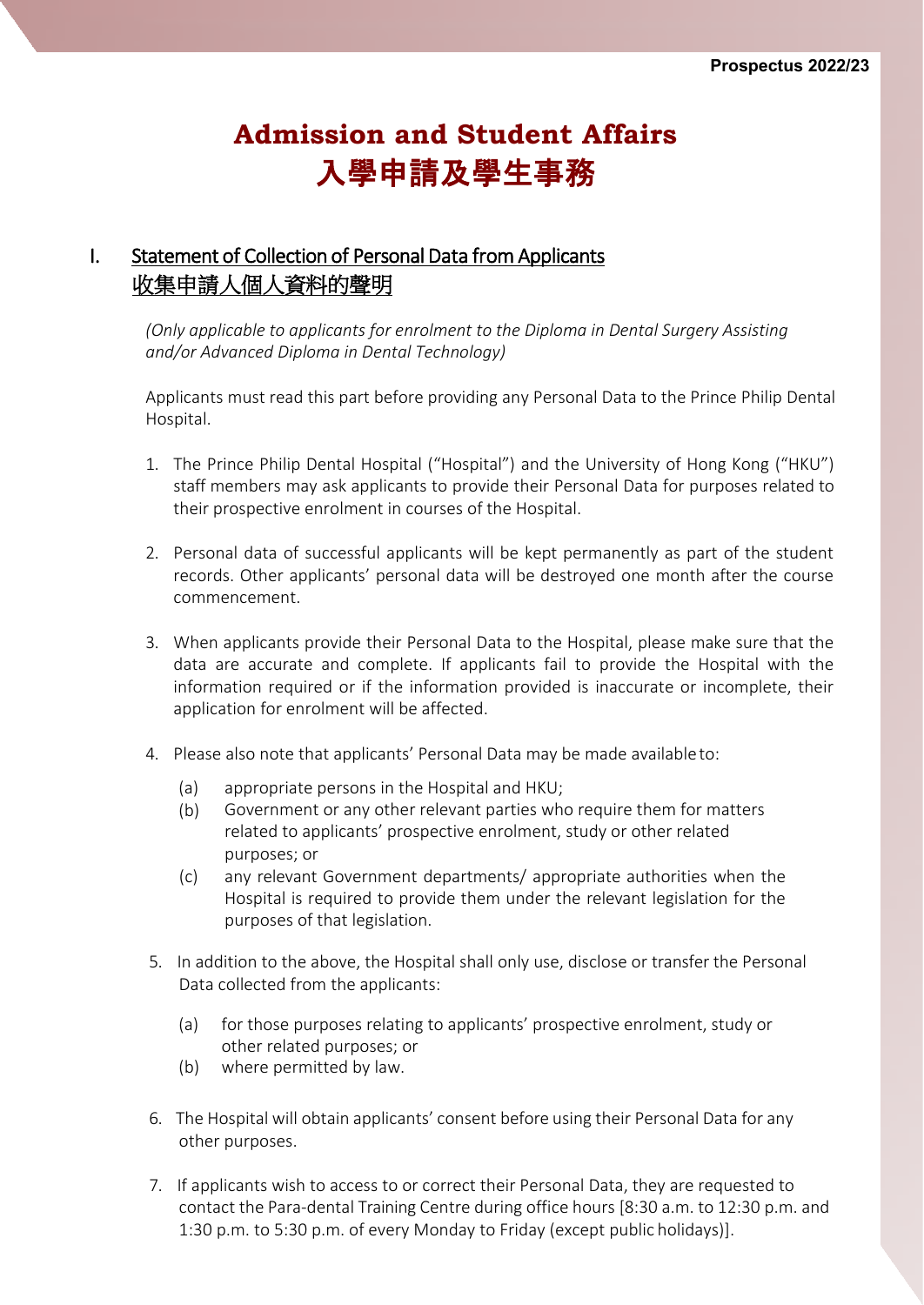*(*只適用於報讀牙科手術助理員文憑及*/*或牙科工藝高等文憑的申請人*)*

申請人向菲臘牙科醫院提供任何個人資料之前,必須先閱讀本部份。

- 1. 菲臘牙科醫院 (下稱「本院」) 或香港大學之職員可能會要求申請人提供 他們的個人資料,作為有關入學申請之用途。
- 2. 本院會永久保留獲取錄申請人的個人資料,作為學員紀錄的一部份。其他 申請人之個人資料會於開課後一個月銷毀。
- 3. 當申請人向本院提供其個人資料時,請確保該些資料準確及完整。如果 申請人不能向本院提供所需的資料或申請人提供了錯誤或不完整的資料, 其入學申請將會受到影響。
- 4. 申請人的個人資料可能會被交予:
	- (a) 本院及香港大學內有關人士;
	- (b) 政府或其他有關人士,以便處理跟申請人的入學申請、就讀或 相關事宜;或
	- (c) 任何有關的政府部門/管理機構,以符合有關法例的要求。
- 5. 除了上文所述以外,本院只會在下列情況下使用、透露或轉移申請人向本 院提供的個人資料:
	- (a) 作為入學申請、就讀或其他有關的目的;或
	- (b) 在法律容許的情況下。
- 6. 在使用申請人的個人資料於其他用途前,本院會先向申請人取得同意。
- 7. 如果申請人要求查閱或更改其個人資料,請於辦公時間內與本院牙科輔助 人員培訓中心聯絡【星期一至五上午8:30至下午12:30 及下午1:30至5:30 (公眾假期除外)】。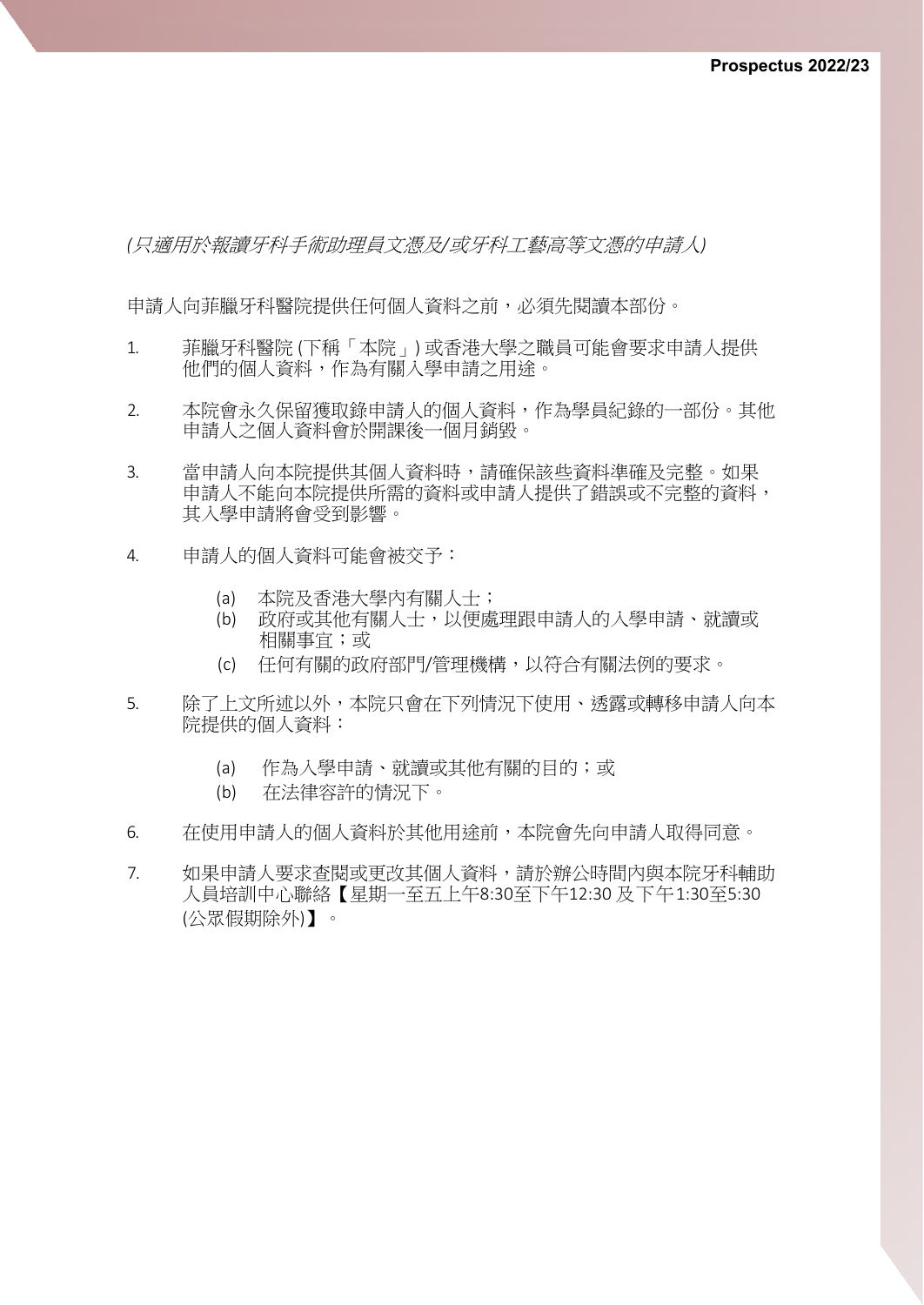#### II. Application Methods 申請方法

#### (1) Diploma in Dental Surgery Assisting & Advanced Diploma in Dental Technology 牙科手術助理員文憑 及 牙科工藝高等文憑

Please find below for the application procedures for the two courses.

- Step 1 Download the Application Form<sup>\*</sup> from the course page from the Hospital's website [\(http://ppdh.org.hk\)](http://ppdh.org.hk/).
- Step 2 Please place the following three types of items together in the same envelope: 1) Completed Application Form \*, 2) Copies of academic transcript or certificate, 3) Application Fee $^*$  of \$180 in cheque/cashier's order (payable to "The Prince Philip Dental Hospital")

#### and post to below address:

*Para-dental Training Centre, Room 5B13 The Prince Philip Dental Hospital 34 Hospital Road, Sai Ying Pun, Hong Kong*

Please be reminded to quote i) the applicant's name as shown on HKID card, ii) the applicant's mobile number and iii) the course(s) applied for on the back of the cheque/cashier's order.

- Applicants are allowed to apply for more than one course on the same Application Form, which preference order should be filled in carefully as the order will affect admission result. Should there be any preference change after application submission or interview, an Amendment Form (downloadable from the Hospital's website [https://ppdh.org.hk\)](https://ppdh.org.hk/) should be completed and returned to the Hospital as early as possible. Please note that the application for preference change is only considered to be effective upon receiving a confirmation email from the Para- dental Training Centre.
- # Application fee is non-refundable and is **HK\$180 per application**, regardless of the number of courses being applied for. Please note that sending cash by mail would NOT be accepted. Crossed cheque or cashier's order should be made payable to "The Prince Philip Dental Hospital".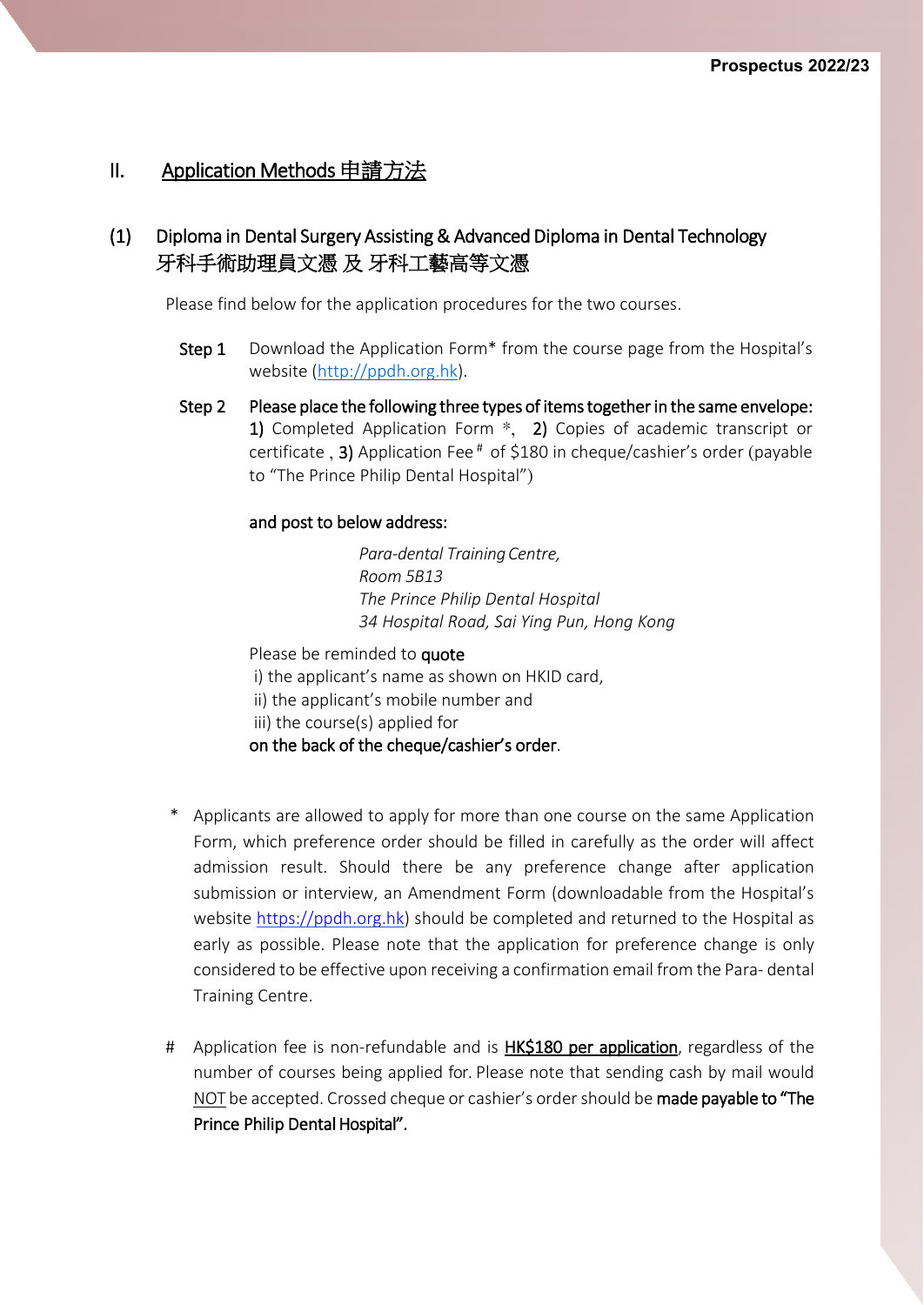上述兩個課程的申請步驟如下:

- 步驟 1 於本院官網[\(http://ppdh.org.hk\)](http://ppdh.org.hk/)的課程分頁下載申請表格。
- 步驟 2 請將以下三類文件一併放入同一個信封內: 1) 已填妥的申請表格\*, 2) 學歷成績單副本/證書副本, 3) 劃線支票 或銀行本票繳付報名費 (港幣180 元正) #
	- 並郵寄至: 香港西營盤醫院道34號 菲臘牙科醫院 5B13室牙科輔助人員培訓中心

請在支票或銀行本票上註明支付「菲臘牙科醫院」,並在背面寫上

1 )申請人於香港身份證上的登記姓名,

- 2 )其流動電話號碼 及
- 3 )報讀之課程。
- 申請人可於同一份申請表格上,同時報讀多於一個課程 ( 須列明選 讀次序) 。此次序將會影響取錄結果,請小心填寫。如申請人在遞 交申請表格後或面試後希望更改課程的選讀次序,可向本院索取或 於本院網頁( [http://ppdh.org.hk\)](http://ppdh.org.hk/) 下載「更改表格」, 盡快填妥並交 回本院。有關更改選讀課程次序的申請必需收到經由牙科輔助人員 培訓中心發出的確認電子郵件,方為有效。
- # 無論報讀課程數目多寡, 每份申請只須繳付一次報名費, 即 港幣180 元正。所繳交之報名費一概不獲退還。劃線支票或銀 行本票註明支付「菲臘牙科醫院」。切勿郵寄現金。